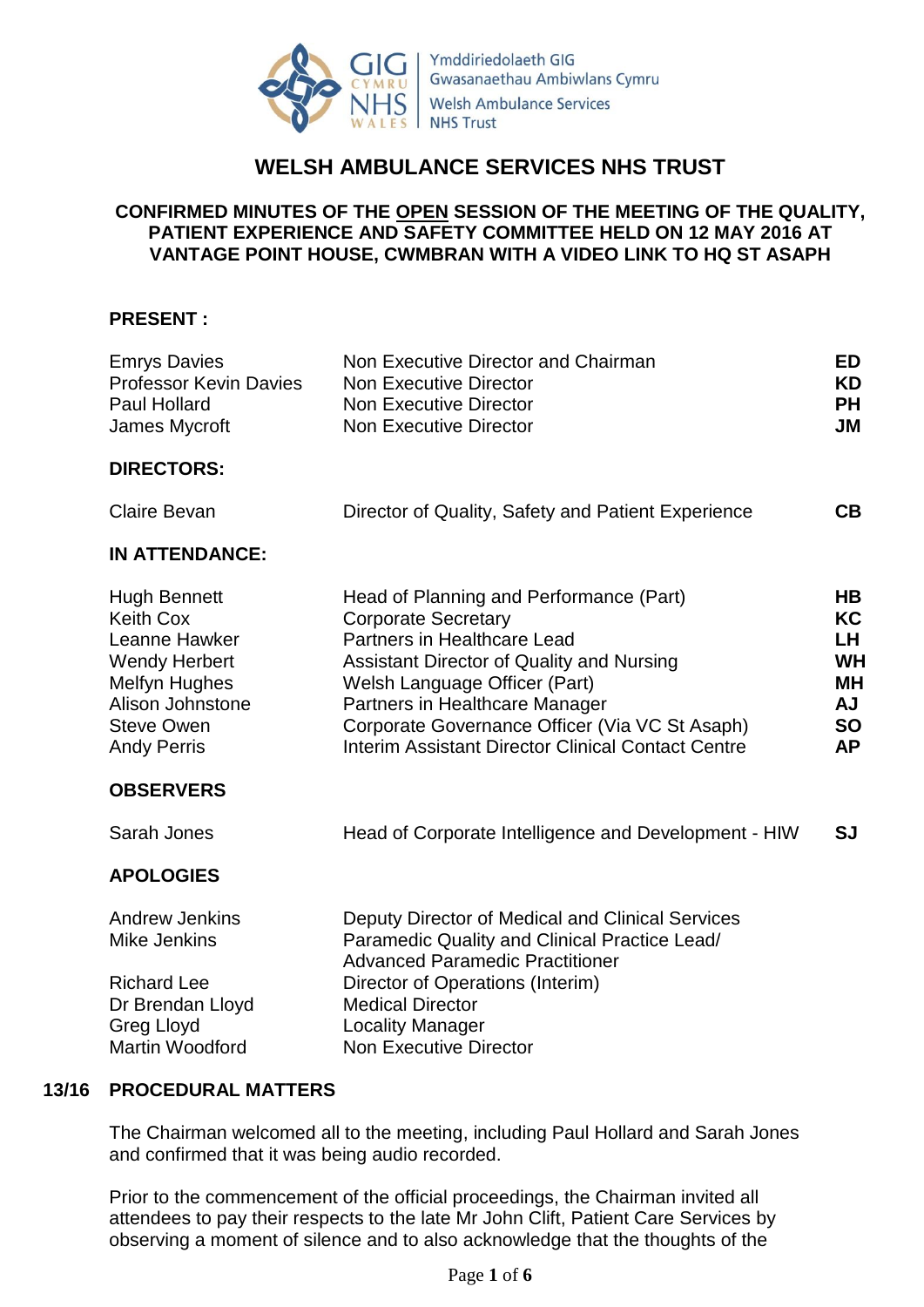Committee were with injured colleagues.

# **Minutes**

The Minutes of the open and closed sessions of the meetings held on 25 February 2016 were confirmed as a correct record subject to the minor correction as follows:

Closed Minutes, 02/16 Serious Adverse Incidents, 1st paragraph, Line 4 delete turnover and insert handover.

# **Action Log**

The Action Log was considered by the Committee and the actions therein were dealt with accordingly.

# **RESOLVED: That**

- **(1) the Minutes of the meetings held on 25 February 2016 be confirmed as a correct record subject to the minor correction as described;**
- **(2) the standing declaration of the Chairman, Mr Emrys Davies as a retired member of UNITE be noted; and**
- **(3) the updates to the Action Log as described be noted.**

# **14/16 PATIENT STORY**

The Partners in Healthcare Lead **LH**, introduced the story to the committee which was delivered through audio visual means.

The video captured feedback from a group of service users aged 50 and over living within the Neath Port Talbot area. The views obtained highlighted the challenges faced with a particular emphasis on those with sensory loss, specifically in relation to deafness. A suggestion given by one of the group was to install a hearing loop system within ambulances.

Members were updated on the ongoing staff training and the work being undertaken to address the issues highlighted in the video.

## **Patient Story Tracker**

Members' attention was drawn to the patient story tracker which evidenced progress in terms of any lessons being learned and the themes and trends being identified from past patient stories that had been presented to the Committee.

The Committee discussed the contents of the tracker in further detail and were encouraged to see development of learning from these stories through the Organisational Learning Group going forward.

## **RESOLVED: That the patient story be noted. The Patient Story Tracker to be presented to the Committee annually.**

# **15/16 INTEGRATED PERFORMANCE REPORT (IPR)**

The Head of Planning and Performance **HB**, provided the Committee with an overview of the report for the period covering the month of February 2016. He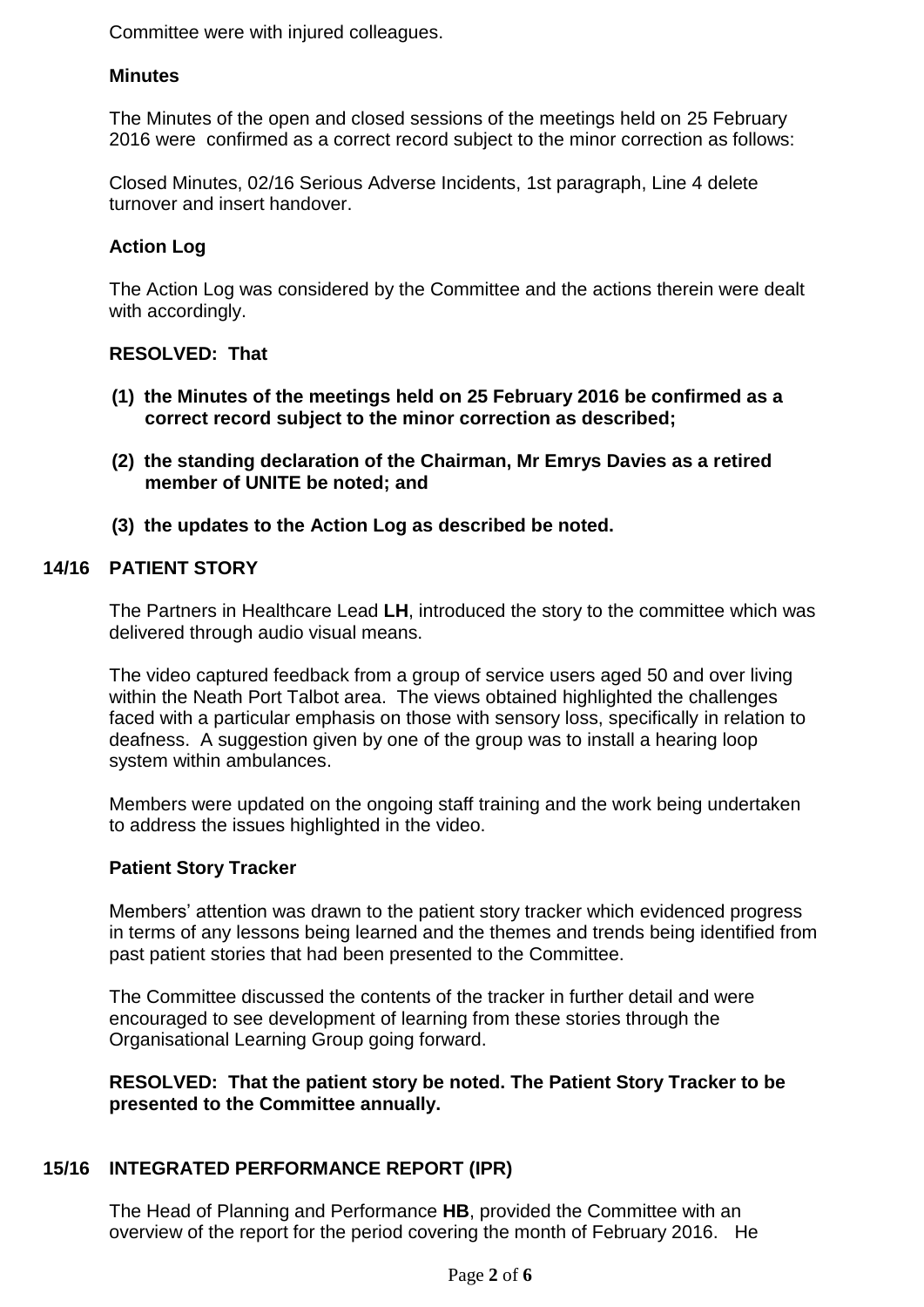referred to the highlight areas within the report and the effect on performance due to the hours being lost with the protracted delays in handing over patients at hospitals was of particular note.

In terms of developing the IPR, the Committee were advised that the new Ambulance Quality Indicators (AQIs) would be incorporated within it going forward.

Concern was expressed by the Committee in terms of the 'Longest Waits' for an ambulance, and what the Trust was instigating to address this issue. **HB** advised that all long waits were currently being reviewed on a case by case basis.

In conclusion the Chairman determined that the IPR was still in development but had improved markedly from its inception. He added that he was looking forward to viewing the Local Delivery Plans once they were completed.

The cleanliness of ambulance stations was discussed at length; the Committee were informed that during the summer 2016 a permanent cleaning contract would be in place which would provide a more sustainable method for cleaning going forward.

It was noted that the first iteration of the Quality Assurance report will be presented to QUEST in July 2016 with the aim of developing this report during 2016/17.

## **RESOLVED: That the report be noted.**

## **16/16 PUTTING THINGS RIGHT INTEGRATED REPORT**

The Director of Quality, Safety and Patient Experience, **CB** introduced the report and advised the Committee that this report was an interim report as the detail will be incorporated into the QuESt quarterly Quality Assurance report form July 2016.

In terms of an update, the Assistant Director of Quality and Nursing **WH**, informed the Committee of key areas within the report. Members were advised of the increase in concerns as a result of the increased emergency pressures across the whole system between January – April 2016 which the team were analysing for themes and trends. Furthermore, **WH** informed the Committee of the ongoing collaboration with Health Boards in examining the increase in Serious Adverse Incidents (SAI)

Members were interested to know what the trends were with Road Traffic Collisions (RTCs). **WH** agreed to provide a detailed breakdown on the trends and themes in terms of RTCs. (Action)

## **RESOLVED: That the update be received.**

#### **17/16 WELSH AMBULANCE SERVICES NHS TRUST - ACTION PLAN IN LINE WITH REGULATION 28 REPORT TO PREVENT FUTURE DEATHS - JASMINE RUBY LAPSLEY (DECEASED)**

**WH** presented the report to the Committee advising of the progress made with the WAST action plan in response to the Regulation 28 from the Coroner...

The Committee debated the timing of the night trial flights in detail and were advised that liaison with the Trust, Commissioner and the CEO of the Welsh Air Ambulance was continuing.

Discussion took place surrounding the additional recruitment of Community First Responders (CFR) and Members were informed that progress had been very positive in North Wales.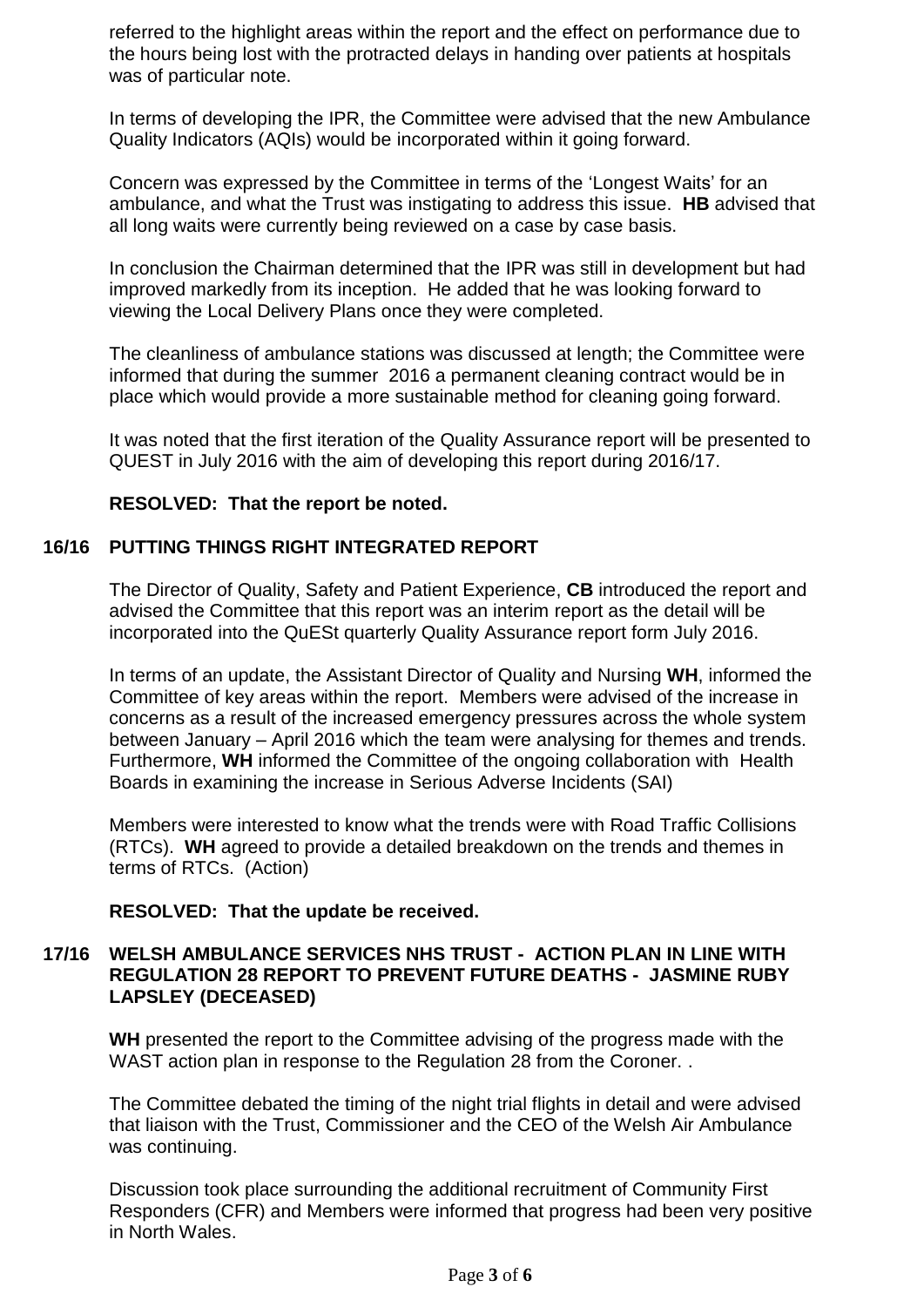# **RESOLVED: That the update and action plan be received.**

# **18/16 PARTNERS IN HEALTHCARE - PATIENT EXPERIENCE HIGHLIGHT REPORT**

The Partners in Healthcare Lead **LH,** introduced the report and focused the Committee's attention to the following areas:

- 1. Website this is a key tool for signposting the public with over 4 million web site hits of public accessing the symptom checker during 2015/16
- 2. Engagement Events Members of the public on the whole were very pleased but wanted more 'hands on' experiences , e.g. using defibrillators
- 3. Social Media Campaign 'Defibuary' (February) raising people's awareness regarding defibrillators achieved the identification of an additional 150 defibrillators and their locations in the community, reaching over 300,000 members of public.

The Committee were given an overview, following feedback received, on the actions being taken going forward.

#### **RESOLVED: That**

- **(1) the report be received and approved for release to Welsh Government, NHS colleagues and partners; and**
- **(2) the actions being taken going forward be supported and approved.**

#### **19/16 DRAFT PLANNING, PERFORMANCE MANAGEMENT and PERFORMANCE IMPROVEMENT FRAMEWORK**

The Head of Planning and Performance **HB**, advised Members that the plan was currently undergoing internal scrutiny and feedback was awaited. He provided an overview of the plan commenting that it was an iterative process going forward.

Members considered the plan in further detail and agreed to provide comments and additional feedback to the Head of Planning and Performance. In terms of section 4.4 the Chairman requested that the terminology 'shift left' be reconsidered.

#### **RESOLVED: That the report be considered and noted that feedback be provided.**

# **20/16 OPERATIONAL PLAN 2016/17**

The Interim Assistant Director Clinical Contact Centre **AP**, provided the Committee with a detailed explanation in terms of the processes involved and the high level actions undertaken when considering the operational plan going forward.

In terms of escalation plans, **AP** advised that these were consistent across Wales.

## **RESOLVED: That**

- **(1) the plan be noted; and**
- **(2) the amendments to item 12 and 13 on the IPC Operational Plan be agreed.**

#### **21/16 WELSH LANGUAGE SCHEME – ANNUAL REPORT 2015/16**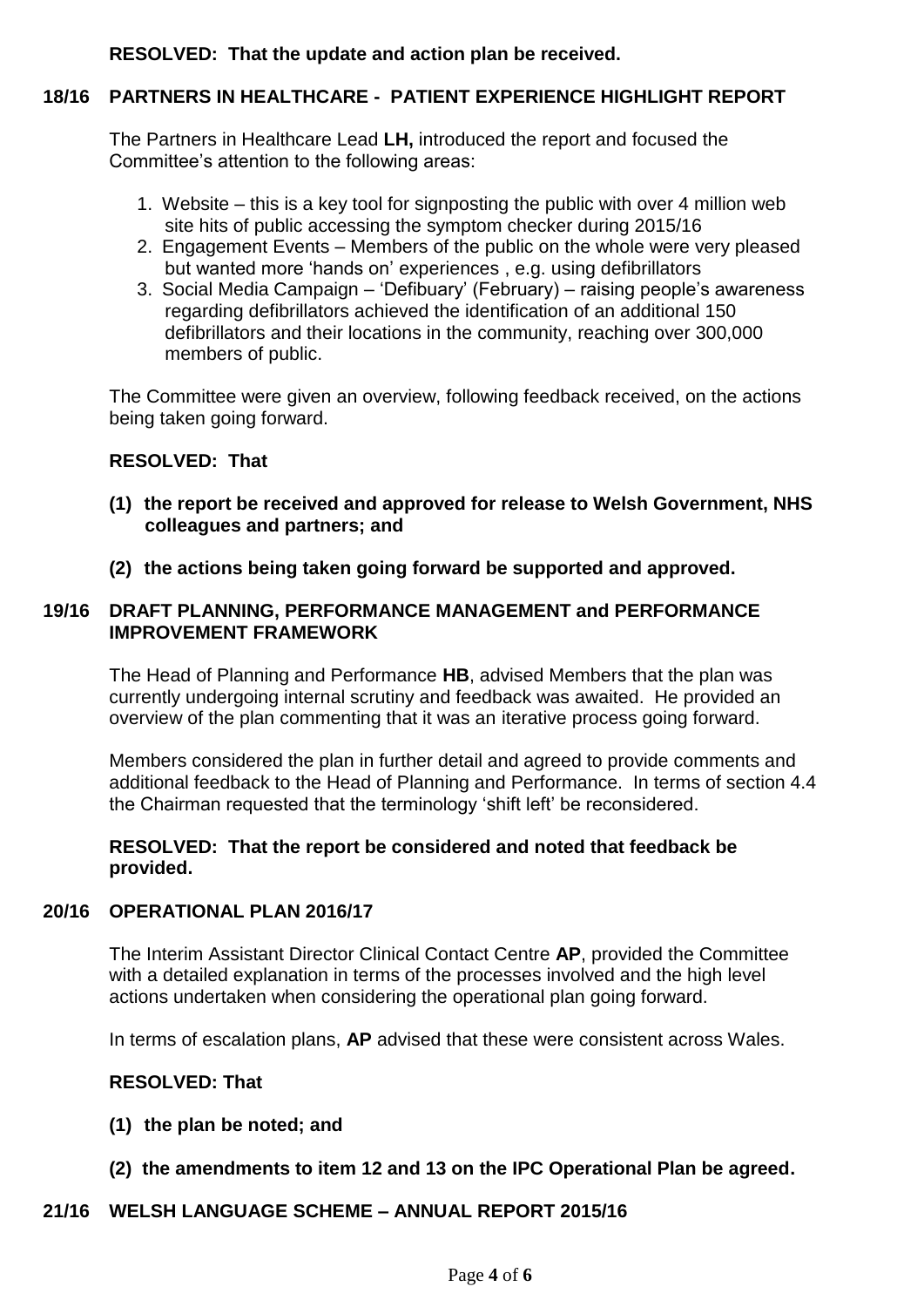In presenting the report, the Welsh Language Officer **MH**, informed the Committee that funding for Welsh Translation for the NHS Direct website had been secured for this year from NWIS.

He further added that statistics on the 0845 service originally requested by the Management Team had now been provided.

# **RESOLVED: That the report subject to updating the section on funding be approved for submission to the Welsh Language Commissioner.**

#### **22/16 IMPROVING/REDUCING RISKS ON PATIENTS WHO FALL**

The Director of Quality, Safety and Patient Experience **CB**, presented the report advising Members of the various schemes in place across Wales aiming to improve the response times to attending patients who have fallen in our communities. Other schemes with the Fire and Rescue service are focusing on falls prevention.

**AP** drew the Committee's attention to the possibility of rerouting callers which related to fallers being transferred to the Manchester Triage System Telephone Triage and Assessment (MTS TTA) Clinician who could assess and allocate an appropriate response. He further informed the Committee of the different methods involved in lifting patients in a safe manner after they had fallen in the community.

**CB** expanded upon the positive impact of using the MTS TTA Clinician which would ultimately reduce conveyance rates to hospitals and the recent update that Cardiff and Vale had received funding to support the purchase of lifting equipment in their nursing homes for patients who have fallen.

Members debated the subject in further detail and were fully supportive of the suggested initiatives going forward.

**RESOLVED: That the implementation of the measures and resources required for the Trust to strive towards achieving prudent care for non-injury fallers be supported.**

## **23/16 SUSTAINABILITY PLAN FOR CONCERNS**

The Assistant Director of Quality and Nursing **WH**, provided an overview of the report and confirmed that responsibility for PTR had been transferred to the Quality, Safety and Patient Experience Directorate from 1 April 2016.

**WH** updated the Committee on the work programme completed for Phase 1 of the concerns improvement plan. Phase 2 is being taken forward following the Concerns planning event held in April 2016, with the aim of ensuring that strategically, a sustained approach when dealing with concerns will be in place from September 2016 to build resilience within the system going forward at times of operational pressures.

**RESOLVED: That the report be received and the Committee be assured that the Trust be fully committed to ensure a sustainable approach to PTR through listening and learning from patient experience.**

# **24/16 PARTNERS IN HEALTHCARE - ANNUAL REVIEW 2015 - 16 CARERS STRATEGY**

The Partners in Healthcare Manager **AJ**, briefed Members on the Carers Strategy annual review and confirmed that funding for the next year had been granted which will support the initiatives planned going forward.